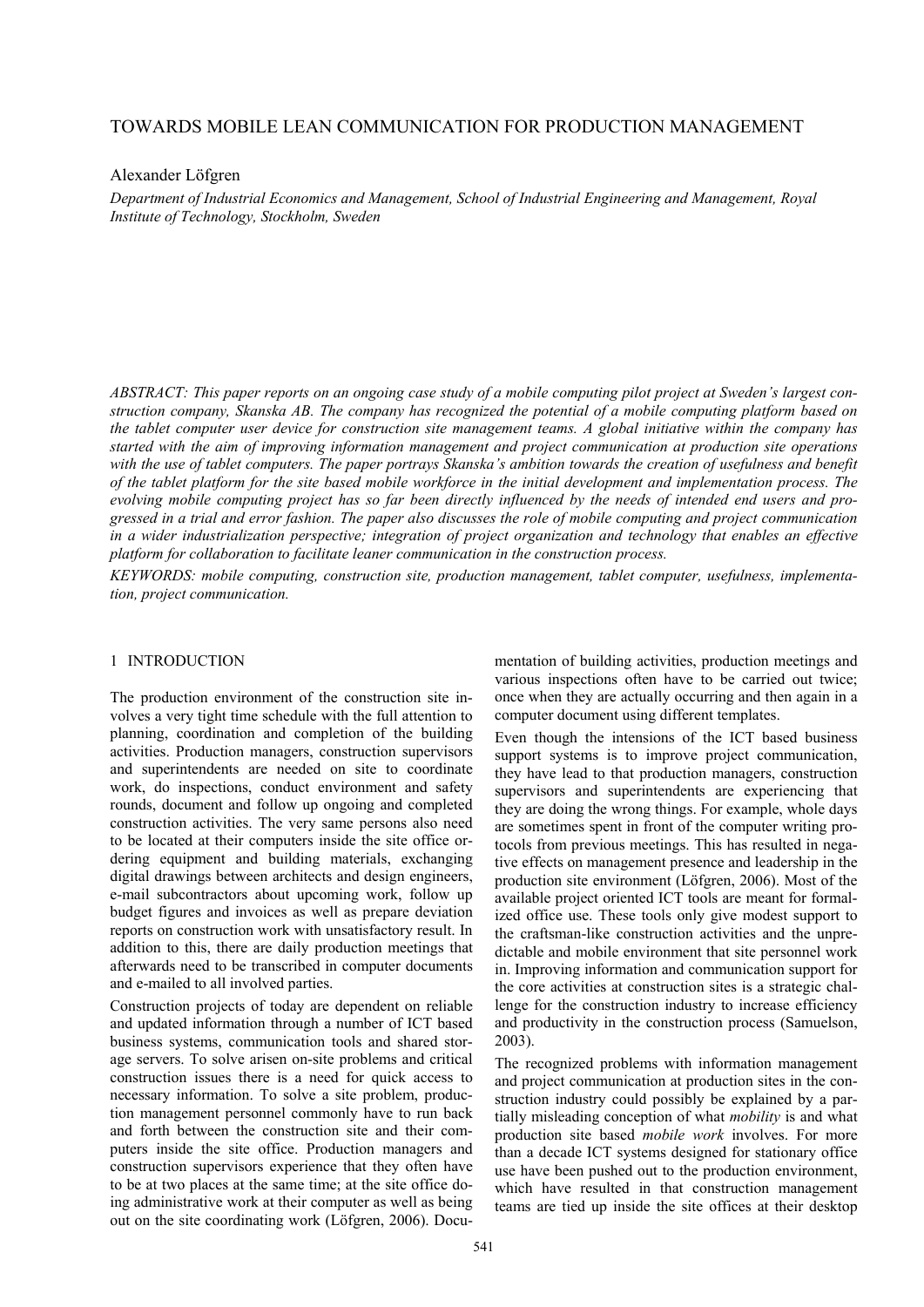office work the computer is often the main tool for performing work, and functions virtually as the workplace itself. In mobile work the main job activities are regularly taking place external of the computer, and often demand high level of visual attention and hands-on execution (Kristoffersen and Ljungberg, 1999a). Therefore, in mobile work environments like construction sites ICT based systems only play a supportive but important role, if they are designed according to the needs and demands of the mobile workforce. A part of the design problem of mobile ICT systems is that mobile workforces like construction site personnel are often considered to have a base for their work, e.g. their desk or office. Mobility is often seen as transportation between places of work, e.g. wandering, visiting, traveling (Kristoffersen and Ljungberg, 1999b). The mobility of the workforce is seen in relation to a place, from which workers move away. Designing mobile ICT then becomes to give people the same possibilities in the field as they would have at their bases. But mobility can also

computers a large part of their working hours. ICT implementation at construction sites have gradually forced production teams into partially unnatural and ineffective administrative work routines, due to the inflexibility and fixed nature of the ICT systems. But wirelessly extending these business systems to the construction site using certain mobile computing devices will probably not be a sufficient solution of these problems in the long run. A legacy office based system design will then be forced into a mobile ICT platform that might need an alternative design to better fit the mobile work context. There are differences in how ICT is related to different work types. In

be a more fluid form of activity, where there is no such thing as a base. In work types like construction site work the mobility is an important component of the work itself. In these work environments people are mobile as the work activities occur, they are not mobile in order to transport themselves to some place to perform the work. This constant *inbetween-ness* (Weilenmann, 2003) is an important part of genuine mobile work. This view on mobility poses new challenges of understanding what mobile ICT is supposed to deliver in terms of usefulness and benefit in its specific job environment, as well as appropriate system design and use of the technology for mobile work contexts.

In the continuous search for an improved and more cost efficient construction process, construction enterprises have recently drawn attention to how the advances in new wireless and mobile ICT can enable an improved information and communication platform for the production environment to create better coordination, collaboration and exchange of correct construction data. The following paper reports on an ongoing case study of a mobile computing pilot project for construction site operations at the Swedish construction company Skanska AB. The paper describes how the project was initiated within the company and how they have moved forward in their mobile ICT innovation process. As will be shown, this process has been characterized by a strong focus on everyday usefulness of the technology for the mobile workforce, where the development is directly influenced by the intended end users and to a large extent in a trial and error fashion. A large part of the following text is based on case study

material presented in a recently published licentiate thesis (see Löfgren, 2006). The case study at Skanska was initiated in the late summer of 2005 and will be finished in the end of 2007.

## 2 THE TABLET PROJECT

Skanska AB is Sweden's largest construction company and one of the top five largest revenue making building and engineering firms in the world (Engineering News-Record, 2006). In recent years, the company has recognized the issues of information handling and project communication of its on-site production operations. Skanska's interest for mobile computing solutions truly took off at the company's USA based subsidiary, Skanska USA Building, with an individual creative initiative during a construction project at Duke University in North Carolina in 2005.

The Duke University site management staff evaluated their existing building processes in the search for new solutions of deficient handling of construction site work activities. Members of the project team began to investigate ways to improve field construction information by expanding the use of ICT onto the jobsite. In their evaluation, the team found that managing the physically overwhelming quantity of information that is passed to the construction site often generated poor quality of information in the field. As a result, construction personnel were forced to deal with slow problem solution and construction rework. In the search to improve this situation, the project team combined several existing commodity wireless ICT with internally developed software to create tools to provide field based construction personnel with the same quality of plans and specifications found in the project management office to enable higher distribution speed of information. After the team implemented digital document management tools and practices, software tools were used to wirelessly synchronize the latest plans and specifications with *tablet computers* used by supervisors in the field. A tablet computer looks like a laptop computer without a keyboard, and is therefore thinner and lighter than a regular portable computer. The main property of the tablet computer is that it consists of a screen with the size of an ordinary sheet of paper on which the user navigates with an electronic pen writing directly on the screen, shown in Figure 1. The project focused on the management of drawings and specifications used on the construction site. The targeted users were field supervisors and how their administration of construction site activities could be improved with the mobile tablet computer platform.

As new systems and tools expanded, a user champion was identified to support their development. The champion's role at Duke University was loosely defined, but included training, support, and encouragement of the use of the technology by other members of the team. The champion started this process by replacing its own work routines with those possible using the new mobile computing tools. To help carry new ideas to realization, the champion together with the project manager expanded the relationship with a software consultant that initially deployed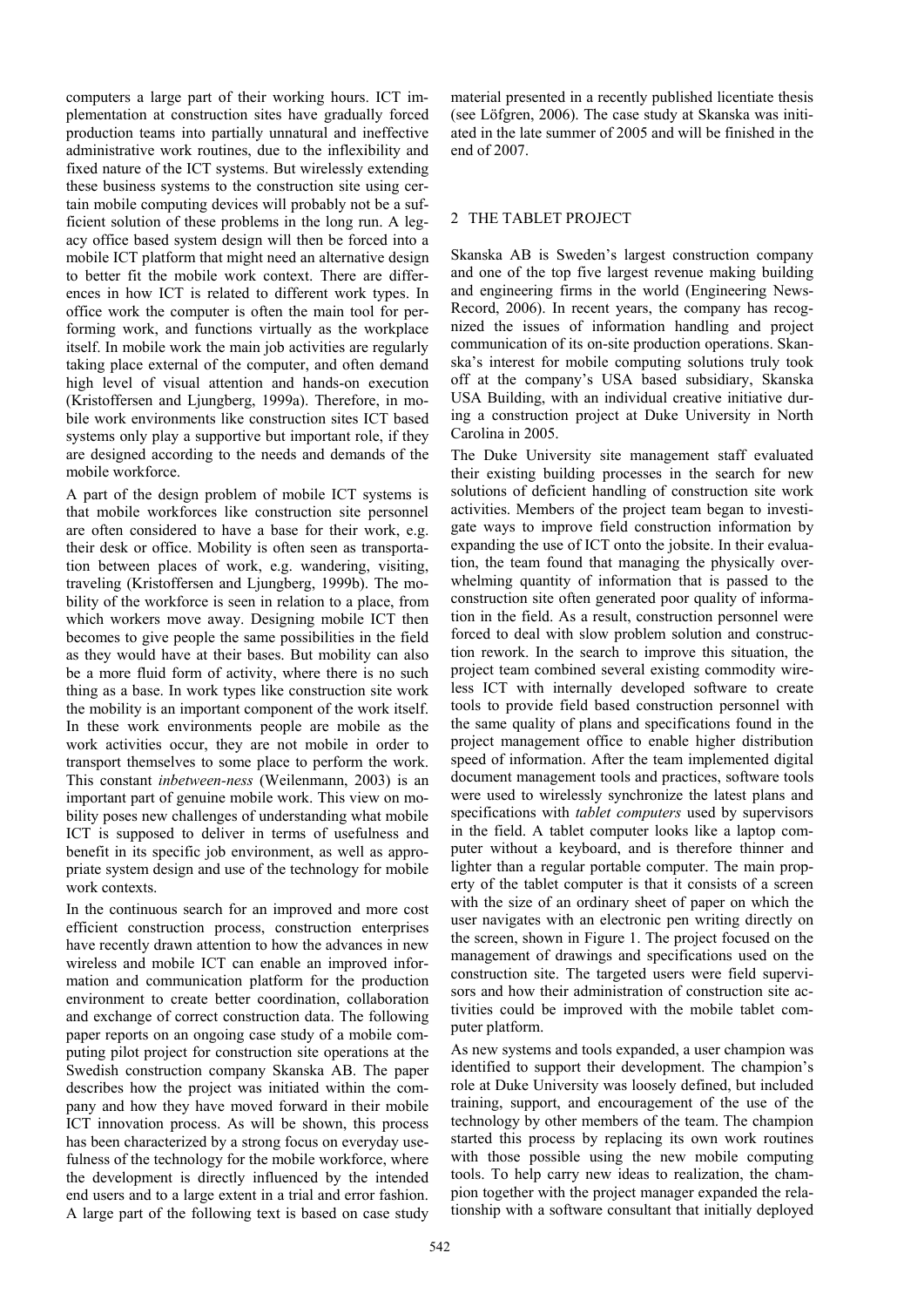project web tools for the Duke University construction project group. This collaborative effort between the developer and the production management team resulted in improved understanding of the limitations of existing technology and the generation of new tools that were more useful to the construction site environment. As needs of the project evolved, so did the tools that were designed to meet them. The result was a growing ICT enabled toolset that could replace existing administrative on-site work processes.



Figure 1. Tablet computer with electronic pen.

In the production management team's own evaluation of the test of the new ICT tools at Duke University, the users experienced improvements in their own personal productivity when equipped with updated project information on tablet computers. With the extra time generated, they were able to respond to a larger amount of issues in more detail to prevent construction rework. Once an issue was identified in the field using the mobile computing system, resolution of the problem by the project management staff avoided many of the traditional obstacles that delay responses including information and material distribution, issue clarity, and redesign and reprinting of drawings. With issues resolved quickly and returned to the field accurately, field staff was able to continue to work unhindered.

The tablet computer document management project at Duke University showed tendencies of improved project performance by increasing issue resolution speed, reducing rework, allowing crews to maintain productivity and ensuring that construction quality standards were maintained (Löfgren, 2006). When issues were identified in the field, the use of tablet computers enabled supervisors to generate better documentation. Using document annotation software, they could clip a portion of a plan or other document, insert relevant photographs taken with digital or web cameras, draw sketches, and hand write explanations. With the presence of a wireless network on site, this information was transmitted directly back to the project management staff for review. The project also identified that with several existing software packages on the tested mobile computing platform, superintendents in the future could develop new administrative routines for digitally handwrite quality control forms, punch lists,

daily reports and safety audit protocols directly on the tablet computer screen.



Figure 2 - Tablet computer use at Duke University

The tablet computer pilot project at Duke University received attention both within and outside of Skanska. In the fall of 2005, a global mobile computing effort within the company was initiated. A coordinator was appointed to encourage that the tablet computer technology is implemented, used and evaluated in various construction projects at Skanska worldwide. The corporate management team requested that tablet computer tests were to be carried out in various kinds of production operations and building project types.

At Skanska Sweden a tablet computer pilot project was initiated in the fall of 2005 at the construction of a shopping mall in the Stockholm house building region. The Swedish pilot project was set up in a similar fashion as the tests at Duke University, focusing on site management usage and potential usefulness of the tablet computer device in the production environment. The Swedish pilot project was a collaborative effort between the project based production organization and the Swedish ICT unit at Skanska's head office, with an appointed user champion in the construction site environment and the pilot coordinator at the ICT unit. The objectives were to identify how the tablet computing platform should be designed and what its benefits could be compared to the current way of working with construction data and project communication on site.

Small scale tablet computer tests were also initiated in the UK and Norway operations at Skanska. These pilot projects have not been studied further. The rest of this paper will further discuss the mobile computing initiatives at Skanska Sweden and Skanska USA Building.

#### 3 CASE DISCUSSION

The mobile computing pilot project at Skanska has so far shown three development aspects and process factors that appear to be more distinguishing than others. First of all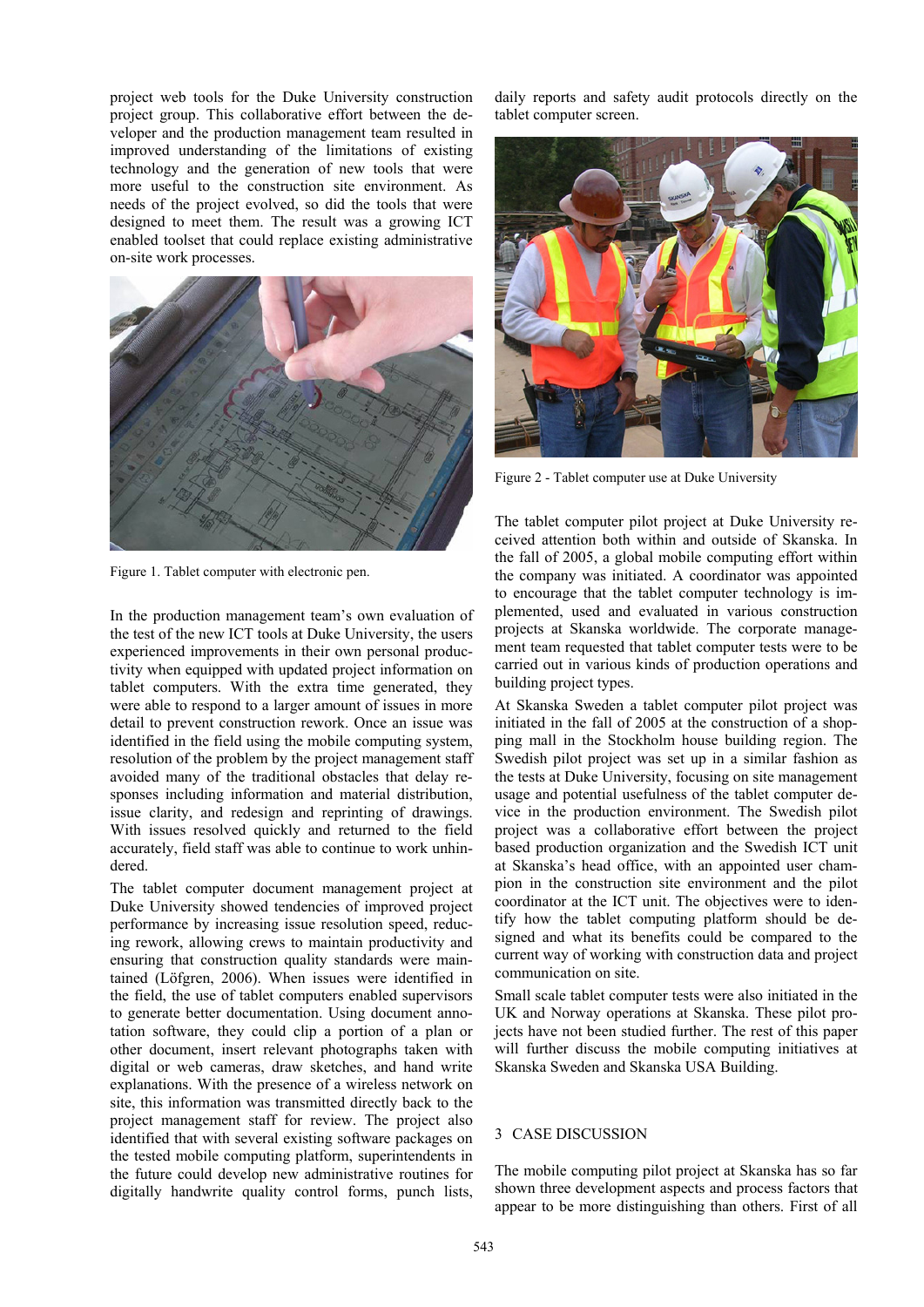the concept of usefulness and what benefit the mobile technology is believed to bring have been a persistent focal point of the project. Secondly, a large part of the development and implementation process itself could be characterized as a learning process through trial and error. Thirdly, the input and commitment from key users in this socio-technical learning process is to a large extent the driving force of the pilot project developments. These three main characteristics and their interconnected and reinforcing dynamics will now be further discussed.

#### 3.1 *Usage and usefulness*

The tablet computing tests in Sweden have so far had a more cautious approach compared to the pilot project at Skanska USA Building in North Carolina. The Swedish approach has been more in the form of a feasibility study where the tablet devices are put into the hands of construction site management personnel and together with ICT development staff try to figure out how the technology possibly could improve their everyday administrative work in different ways. They did not want to "go live" with the tablet computer platform on site before they had evaluated its usefulness and possible obstacles for adoption and use.

Early on in the Swedish tablet tests it was acknowledged that there were differences within Skanska in the handling of documents surrounding problem resolution and drawing update processes in Sweden compared to USA. These diverse prerequisites result in different potential and application areas for on site use of tablet computers. While supervising teams in the U.S. appreciate the tablet computer as a tool for handling and updating digital drawings, in Sweden that has a very limited application area due to a completely different way of administrating the blueprint update process. For Skanska Sweden it is more interesting to be able to use the tablet computer for field work report forms and online mobile use of various central information systems, such as procurement systems, activity based project management budget tools, and resource planning systems out on site. Interviews with both ICT developers and the pilot users involved in the Swedish tablet computer project reveal that the increase of mobility and flexibility of these existing information systems is considered as the foundation for creating future benefit of any mobile computing platform at Skanska's construction sites in Sweden (Löfgren, 2006).

Creating improved on-site management of construction site operations was the starting point of the mobile computing effort at both Duke Universtity as well as the pilot project at Skanska Sweden. The basic idea is that on-site leadership and coordination of project resources can be improved if production management's ICT based business support is made portable. This concerns changing the current situation of construction management staff being tied-up at their computers inside the site office, or running back and forth between their computer desk and the site. But while the tablet computer use at Skanska USA Building were concentrating on the handling of drawings and specifications on site, the focus of the tablet computer project in Sweden has been leaning more towards enabling more effective on-site administration of construction activities through mobile on-demand access to existing business information systems and construction project administration tools. For example, with wirelessly connected tablet computer the procurement system can be brought up on site and additional equipment and material purchase orders can be placed immediately as a procurement need is discovered. It can enable production management staff to be online with activity based project management budget tools on site when doing inspections and follow-ups of current and completed construction work. Environment and safety rounds, deviation reports and other inspections can be filled out on site directly on the tablet computer in digital forms and templates using the electronic pen and then upload them on shared project storage areas or e-mailed to the concerned project participants. One interesting usefulness aspect of the tablet computer concept seems to relate to the procedure of working with a pen directly on the tablet computer screen. This appears to be an intuitive user interface because construction management staff is accustomed to using pen and paper on site doing inspections, documentation of activities, and taking notes on purchase orders and other on-site administrative work. With the tablet computer, the idea is that these administrative duties are supposed to be carried out once only, at the time of occurrence. This way of working could also include many of the administrative tasks taking place inside the site office. Meeting notes can be taken directly with the electronic pen on the tablet computer. Using the built-in tablet computer text recognition tool, these notes can then be translated into an ordinary data text document when the meeting is over, which directly can be distributed via e-mail to project participants. The test users of the Swedish tablet computer project also identified the potential of the combined use of the tablet computer and a digital camera on site. By photographing observed construction problems, the photographs can then immediately be transmitted between the camera and the tablet computer and attached to site inspection reports. An arisen construction issue can then be further illustrated using the tablet computer electronic pen to highlight pictures and other parts of the document, before sending it to the project participants concerned. In this way the distribution speed, information quality and understanding of production issues communicated to involved actors can be enhanced.

At Skanska Sweden computers and ICT systems have been used in the production environment for a long time. Swedish users already have desktop computers with good performance. Therefore many users feel that they where taking one step back when using the tablet computer. The tablet computer has an overall lower performance compared to the regular desktop PCs, especially when working with several applications at the same time. In contrast, for some of the tablet computer users at Skanska USA Building it was their first professional use of a computer. These users do not have previous experiences of computer use which they can relate to. The use of the tablet computer is therefore an overall positive experience. Another technical obstacle in Sweden regarding the development and extended use of the tablet platform is the lack of handwriting recognition for Swedish language. This function translates text written with the electronic pen on the tablet computer screen into ordinary data text, which is useful for form based documentation out in the field.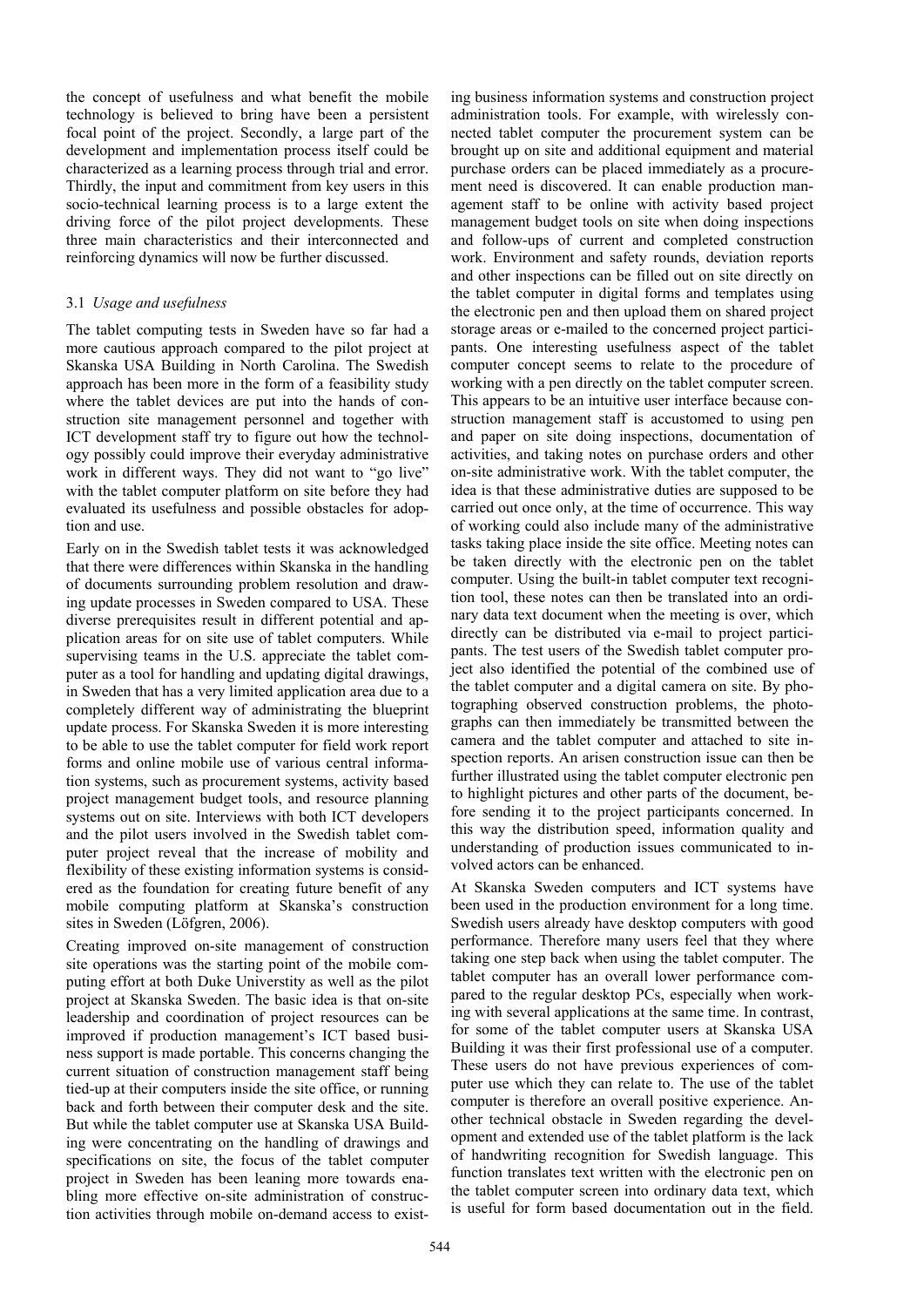The handwriting recognition feature for Swedish language has not yet been released on the tablet operating system platform. The climate condition in Sweden is another barrier for efficient use of the tablet computer, e.g. bad battery time in cold weather and thick clothing during the winter period raise issues how to protect and carry around the computer device without creating extra burden for users. The desire from site management personnel in Sweden to constantly being able to be online with various information systems out on site also pose great challenges of covering the whole construction site with sufficient wireless connectivity.

In the end, user acceptance and benefit of the technology is a matter of creating everyday *usefulness*. The use of the ICT should not be conducted at the expense of other activities such as social collaborative processes, work practices or project management and leadership. Mobile computing tools must be designed in such a way that they fit the existing construction process and work practices, rather than to disrupt them. If the technology does not serve and enhance these processes, it will be considered as an obstructive element for effective construction operations and project delivery. Therefore the technology has to be intuitive and effortless to use to be able to create the necessary everyday usefulness and acceptance of the intended user. The usefulness perspective comprises the alignment of technology to an existing user context. In the Skanska case this entails how mobile computing tools should be designed to improve the performance and quality of work for construction site operations. In this sense usefulness can be described as the balance between the formal use, structure and functions that is embedded in ICT systems technology and the complex fluid and social nature of on-site work practices and collaborative activities.

Usefulness should not be confused with ease-of-use. Usefulness is not just about where buttons and icons are localized on the screen; it includes both *utility* and *usability* aspects and is about making the technology fit the organization, its business activities and specific work routines. This is illustrated in Figure 3. User involvement in the technical development and implementation process is critical for achieving long term usefulness of mobile computing tools for the mobile workforce out in the field.



Figure 3. Cause and effects of system usefulness (based on Davis, 1989 and Nielsen, 1993).

#### 3.2 *Implementation dynamics*

The tablet computer project at Skanska has so far shown that the implementation process itself is a key information source for obtaining improved understanding of the interdependent and reinforcing concepts of usefulness and benefit of mobile computing in the construction site environment. Implementation can be considered as the ena-

bling force for communicating and aligning different professional and organizational perspectives of usefulness and benefit. This is important to be able to identify and satisfy diverse needs, demands and objectives for the involved parties in the technological development process. Implementation is often confused with installation, the final stages of putting a system into productive operation. But implementation has a much wider scope that comprises a complete bridge and feedback loop between design and utilization (Fleck, 1994). This definition of the implementation process recognizes the crucial role of the people inside the user organization, its social structures and interactions between individuals and technology. It is a dynamic process of mutual adaptation between the technology and its environment. The adaptation process is necessary because a technology rarely fits perfectly into the user environment from the beginning. Even though technological uncertainty is reduced by prototyping and refinements, as soon as the technology gets into the hands of the users the complexity will increase again. This complexity consists of technological, social and organizational misalignments (Leonard-Barton, 1988). These misalignments can be corrected by altering the technology or changing the environment, or both.

The tablet computer test at Duke University started as a *bottom-up* project where people in the construction site management team had ideas of how to satisfy the ICT needs in their own job situations. These ideas then eventually reached all the way up to the senior executive team of the Skanska group who encouraged production units across Skanska globally to test and adopt the tablet computer technology.

Even though the tablet computer project has become a global development initiative coordinated from corporate management within Skanska, it tries not to be a project that pushes inefficient technical solutions into the hands of the construction site personnel. Instead, the approach so far has been to listen to the information needs and communication demands of the production environment and trying to translate that to appropriate mobile project communication tools (Löfgren, 2006). The tablet computer project has emphasized the important role of getting the technology users involved in the development and implementation process from the beginning. Getting the appointed key user champions and pilot test persons acquainted with the technology and let them explore, figure out and explain potential usage and application areas of the tablet computer for the development team is a central approach of the project. This integrated socio-technical teamwork process emphasizes the dialogue and collaboration between the construction site users and the ICT staff at Skanska to be able to translate practical on-site communication issues into useful ICT tools that generate improvements. The essential source of information is obtained through the frequently occurring feedback meetings in which both users and technical developers are participating. During these meetings the user champions and other test users can describe how they are using the tablet computer, for what purposes and in what situations. This information can then be used to identify positive and negative effects of specific tablet computer applications and user interfaces as well as the effects of the use of the technology in general in the production setting.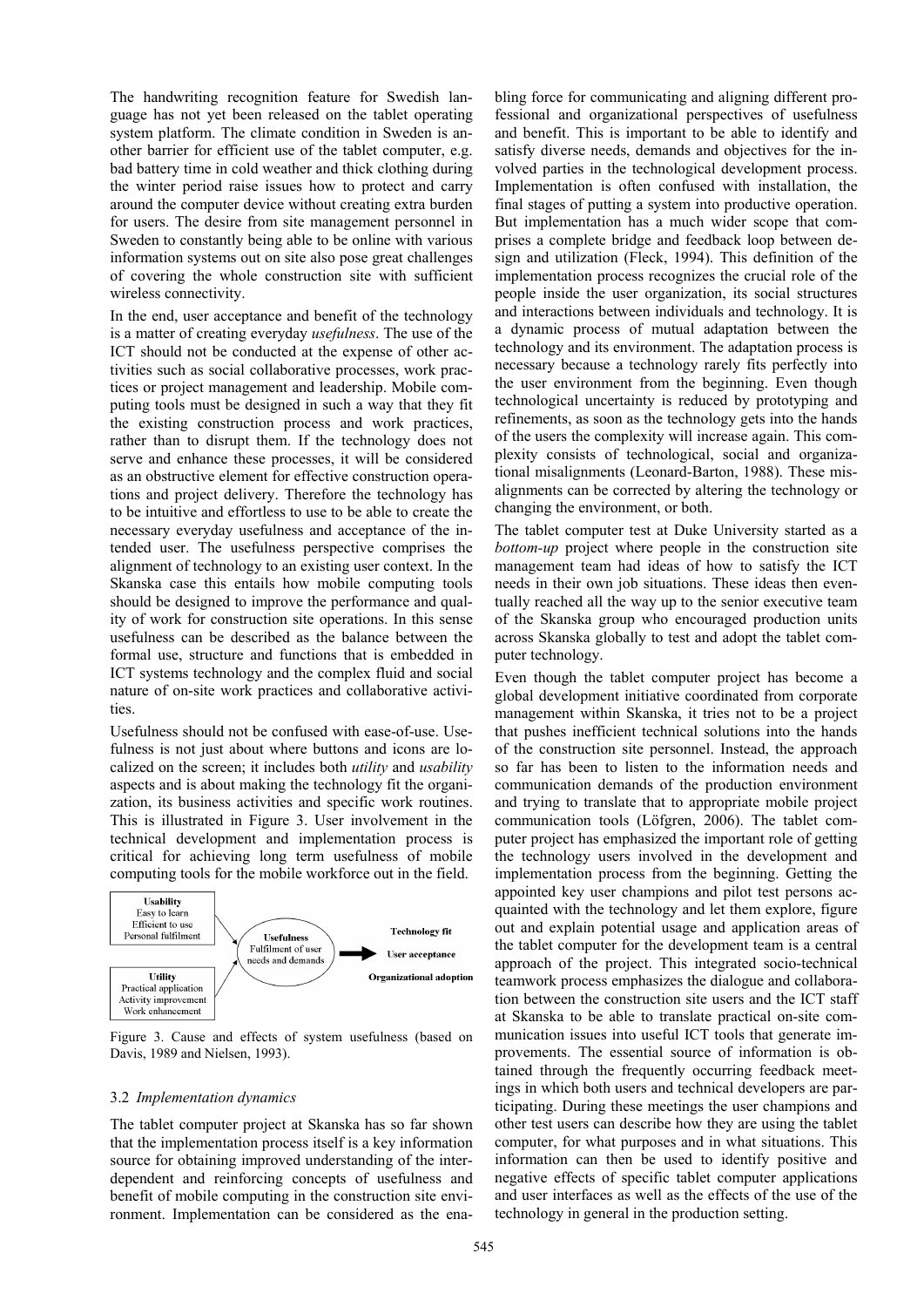The findings of the Skanska case study have indicated so far that the often alleged conservative ICT culture at construction sites is somewhat false. Interviews and conversations with construction site personnel show that they are in fact aware of the inefficiencies of information management and project communication in the production site environment, and not seldom they have own ideas of how to solve these problems with assistance from technical solutions (Löfgren, 2006). In these discussions handheld computers have often been mentioned and the mobility and flexibility of information and communication systems are of high priority. The key issue of improvement in their point of view is to be able to carry around the needed ICT-enabled business support to access it at any time.

The described way of collaborating and communicating in the tablet computer pilot project at Skanska also enables vital mechanisms of shared understanding between production site personnel and the technical development teams. ICT developers may enhance their knowledge of the complexity of introducing the mobile technology in the construction site setting, and may realize that their conceptions of information and communication issues in the production environment as well as the needs and demands of construction site personnel are somewhat simplified, or even incorrect. The construction staff users on the other hand may understand the possibilities of the new technology and develop a positive attitude towards adopting new ICT solutions that are actually improving their work. The users may also be able to better comprehend how the existing ICT based business support systems work, how they are designed, why they are constructed and integrated the way they are, and how and why this determines the possibilities and delimitations for further development of mobile computing extensions.

## 3.3 *User driven development*

Skanska's tablet computer project can be described as an organizational learning process where the configurational implementation/innovation process is a matter of learning through the struggle to get the technology to fit into its social and organizational context, which can be referred to as a matter of *learning by trying* (Fleck, 1994). This means that improvements and modifications are made to different technical and organizational components more or less in a trial and error fashion to be able to resolve a configuration that will eventually work as an integrated entity within its user environment. This configuration is the result of substantial user input and effort. From the very beginning of the tablet computer tests Skanska has emphasized the involvement of the users in the implementation process. Collaboration, communication and feedback between users and developers are critical to succeed in the acceptance of the technology (Voss, 1988). It is often through the use of technology that various problems arise and potential opportunities for improvements are noticed. In this innovation process it is regularly the users who observe the bottlenecks of the technology, identify their own needs and can come up with creative solutions to solve the problems (Von Hippel, 1988). This user-oriented innovation process is especially important when introducing and utilizing more complex technical systems such as aircrafts and computing systems. High complexity systems results in that it takes time to get acquainted with the technology. Therefore, system utilization by the users is crucial for further development towards technological and organizational fit. This user driven development process, also depicted in the Skanska tablet computer pilot project, is often referred to as *learning by using* (Rosenberg, 1982).

The Skanska tablet computer project has also illustrated the importance of having innovative and pragmatic key *user champions* in the operational production context where the mobile technology is implemented and used. The champions play the vital role of being the link between technical development and the targeted user group (Voss, 1988). These persons are important to get other users acquainted with the technology and its possibilities. Through the champions a dialog between ICT developers and the proposed users can be established and maintained. This is the primary source of information to jointly being able to find appropriate work routines and discuss areas of utility for the technology, which can then be translated into fitting tools and applications. The construction site workers can provide the vital information on how they currently conduct the administration of various construction activities, what the deficiencies of these routines are and how a possible improvement should be designed from their user perspective. Distinct administrative construction activities that suffer from deficiencies can then be identified from this information. Subsequently, the ICT development team will be able to better translate these administrative issues to refined information and communication tools that reduce or eliminate the problems. This hands-on user orientation of the mobile computing implementation process can improve technology fit, and enable greater chance of achieving user acceptance and benefit of the system. The user champion role is also important for training the construction site personnel in using the technology and creating understanding for the mobile tablet computing platform as an administrative tool that is helping them is their everyday work. The champion helps bridging the cultural issues and resistance to change that may be present in the construction site work environment.

## 4 CONCLUDING REFLECTIONS

At Skanska, as well as in the construction industry in general, there is an ambitious drive towards the development of an *industrialized building process* in the anticipation of achieving faster completion of construction projects and radically decreased production costs. One of the ideas of the industrialized building concept is to turn the current construction sites into assembly sites that require less human and material resources. In this ongoing development the construction sector has highlighted the importance of prefabricated building systems. These ideas of an industrialized production process are certainly not new. Already in the 1930's Foster Gunnison introduced these concepts and was looked upon as the 'Henry Ford of housing' (Hounshell, 1984). So far there is little evidence that these lean production methods are in fact creating the expected benefits and improved performance compared to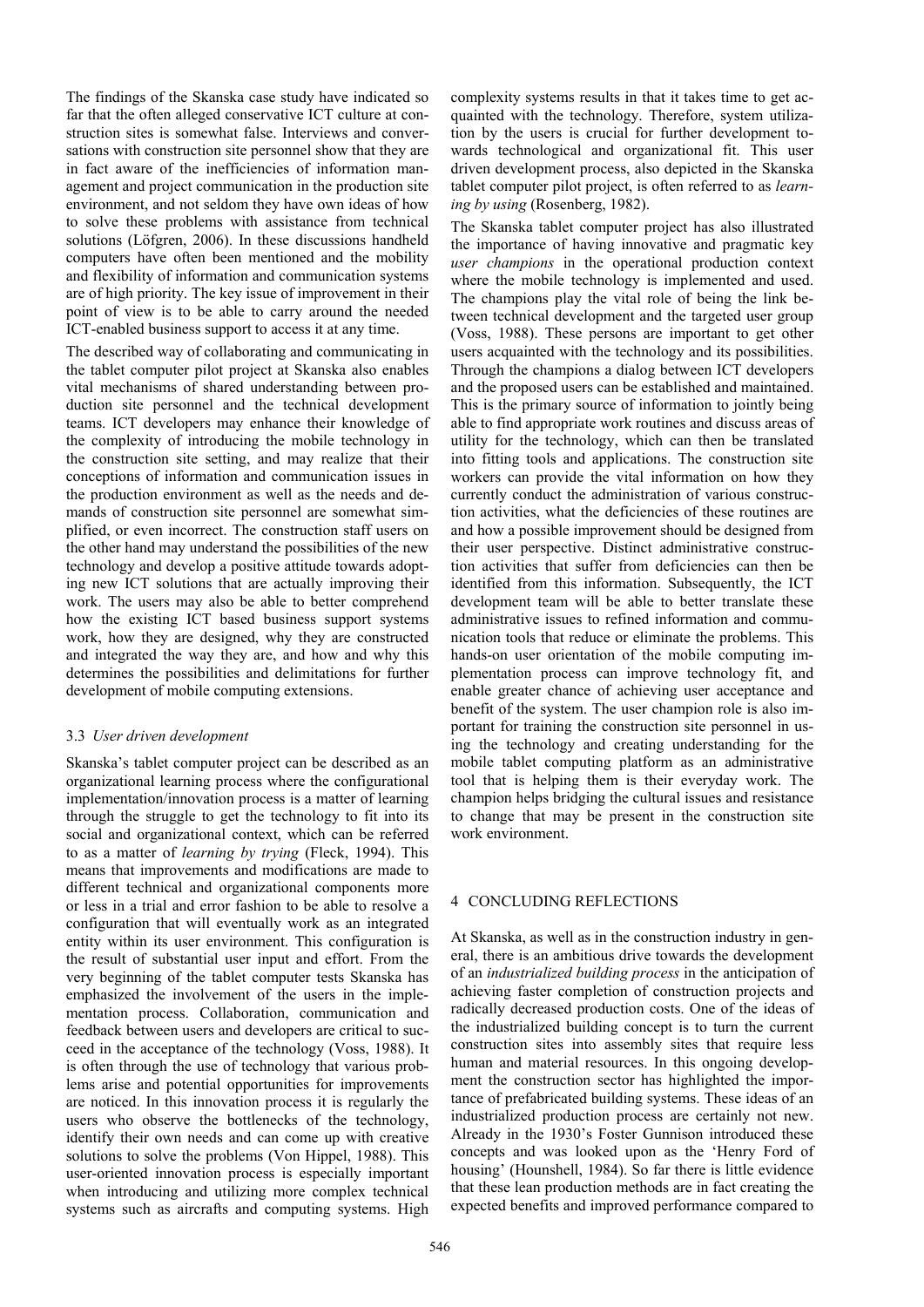the traditional way of construction that many construction companies are hoping for. Also, the industrialized building projects comprise only a fraction of the turnover of the construction enterprises today, which currently make these projects more image-making cutting-edge products towards customers and competitors rather than important business cash-cows.

Ahead, it is likely that the focus on the development of the prefabricated building processes will be complemented and nuanced with other less disruptive technological and organizational improvements. In this way, the industrialized agenda of the construction industry will be linked together and co-developed with current construction project practices. Consequently, the concept of what really could be called an industrialization of the construction industry and the evolution of the construction process will always be regulated by the constraints of the *sitebased production* (Dainty et al., 2006), no matter of what size and setup it has. Further development of project communication practices and improved on-site coordination of production activities will be fundamental prerequisites to be able to drive the industrialization process forward. The question can therefore be raised if the construction industry partially is focusing on the wrong things in this development process?

Mobile computing production tools could be looked upon as one of many small contributions to achieve rationalization of the existing production process. These changes initially affect the methods for administrating and communicating construction project data at the individual operational level. But in the bigger perspective it also contributes to an overall development process leading to a more effective construction industry as a whole, whatever the concept 'industrialized' may imply in building projects the future. This can be regarded as an alternative way of considering both industrialization and mobile computing. It involves finding new concepts and solutions for enabling improved real-time problem-solving, collaboration and exchange of project data in the reactive construction environment, contributing to *lean communication* practices in the same way that the industry wants to go from a handcraft to a *lean production* manufacturing paradigm. Performance improvements of construction projects are delivered through effective collaboration between the parties involved. Effective communication is the prerequisite of any attempt to change the ways in which the industry operates. The improvement of *project communication* practices and technologies on different functional levels may change the organization of future projects and how its business activities and work routines are designed, planned and performed. This can help enabling just-in-time deliveries and the more industrialized and rational business processes that the construction industry in fact is striving for. Mobility of data, on-demand access of information and enhanced communication tools at construction sites could be important components of this development process. The full recognition and determination to improve collaborative communication and information exchange will probably have considerable effects on the industrialization process of construction

projects. Getting the construction sites up to speed with the rest of the project phases is starting to become a focal point for the construction industry. That is a welcomed change of attitude in a project based industry that historically almost has seemed to have taken appropriate project communication practices for granted.

New changes, large or small, introduced in construction will probably not turn into an immediate success. Tweaking both organization and technology will be necessary to achieve an appropriate configuration. The pieces of the puzzle do not fit together from the beginning and it is through the continuous trial and error process of implementation that eventually will lead to a configuration of technology, business communication processes, work practices and organization that is acceptable and good enough. This involves large and small parallel configurational changes of both organization and technology. The mobile computing adoption at Skanska does not involve radical disruptive innovation that contributes to fundamental changes to the corporate ICT platform or to the industrialization of the construction process per se. Wirelessly connected tablet devices on site only enable new functionality and flexibility of existing fixed communication infrastructure and information systems. This concerns extending, recombining, reorganizing and integrating existing technology to provide customized project ICT tools for the mobile constriction site workforce, with the anticipation of making better use of both technological and organizational resources within the company.

The ongoing case study of the tablet computer pilot project at Skanska has so far shown that active workforce participation in both development and implementation seems to be a central knowledge contributor of how to create usefulness of the mobile technology in everyday construction work. *The role of user champions* and cross functional project teams appear to be key functions in bridging the perspectives of technical development and production operation issues to communicate what needs to be accomplished in moving forward in the process.

The mobile computing initiative at Skanska has so far shown four overall patterns of the development process that are interesting for further research and analysis:

- A *bottom-up technology pull process* where the end users are strongly influencing the technological configuration and its areas of use.
- Authorization and encouragement from top corporate management, including global coordination connecting the pilot projects together for experience sharing.
- A strong *focus on usefulness* and its resulting benefit of the technology for the mobile workforce in the field.
- An overall development process that is more characterized by trial and error rather than a linear accumulation of incremental improvements. This *learning by trying* development is a social collaborative process in the search of improved understanding of how to get the technology to fit the dynamic and mobile construction work environment.